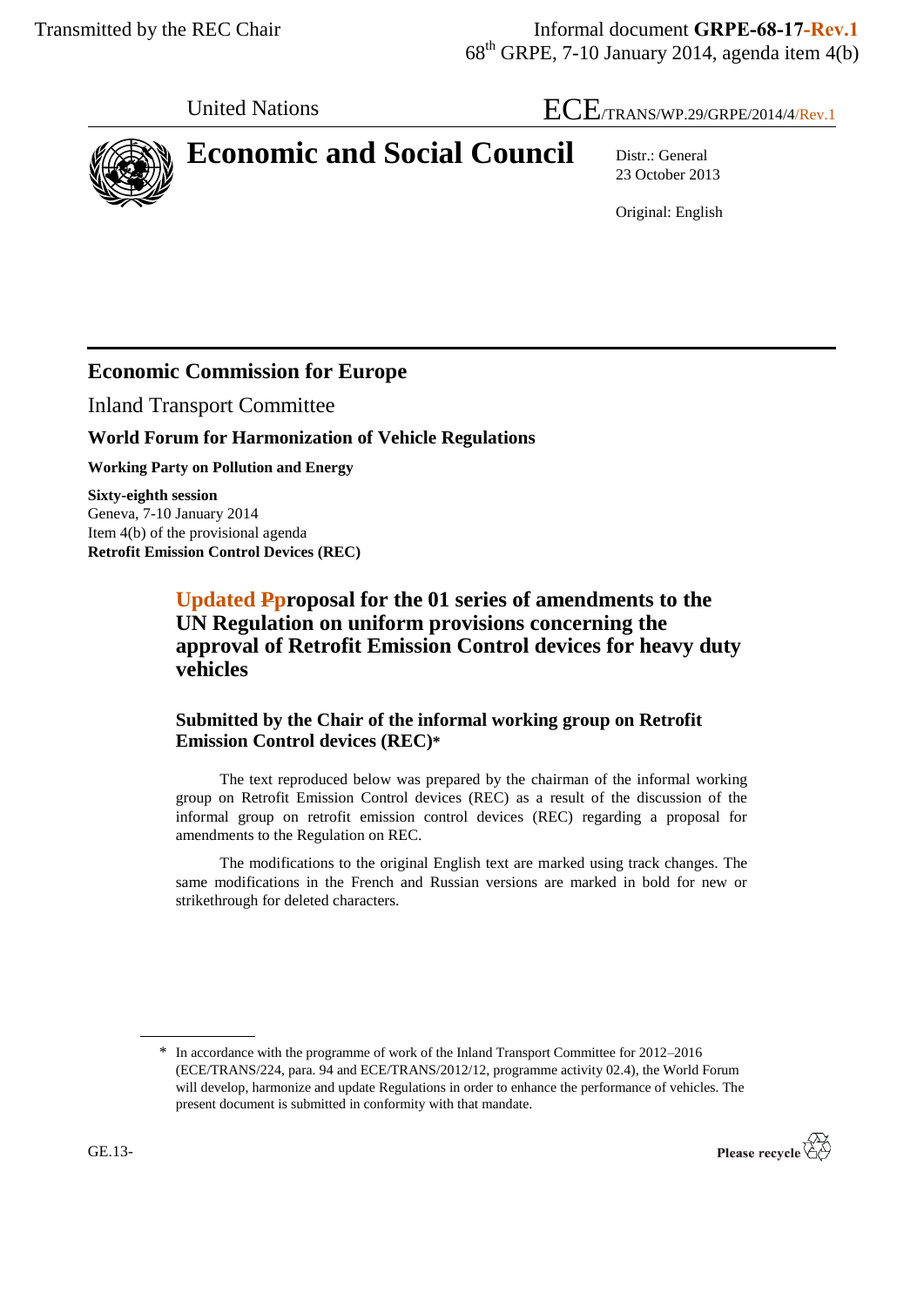#### **I. Proposal**

*Paragraph 1.*, amend to read:

#### "**1. Purpose**

This Regulation provides a harmonized method for the classification, evaluation and approval of Retrofit Emission Control (REC) systems for particulate matter (PM), for oxides of nitrogen  $(NO<sub>X</sub>)$ , or for both PM and  $NO<sub>X</sub>$ , and for the determination of the levels of emissions from compressionignition (CI) engines used in applications within the scope indicated in paragraph 2.

The Regulation provides a framework for approval of RECs for different applications with corresponding environmental performance levels and for the identification in Type Approval of those levels."

*Paragraph 3.5.*, amend to read:

"3.5. "*Class IIA or IIB retrofit emission control device (REC)*" means a REC device which is intended to control particulate matter emissions only, and which does not increase the direct tailpipe  $NO<sub>2</sub>$  emissions by more than the per-centage specified in paragraph 8.4.2 based on the engine baseline emission NO<sub>2</sub> level."

*Paragraph 6.2.*, amend to read:

"6.2. An approval number shall be assigned to each REC approved. Its first two digits (at present  $00-01$  according to this series of amendmentsthe Regulation in its original form) shall indicate the series of amendments incorporating the most recent major technical amendments made to the Regulation at the time of issue of the approval. The same type approval number shall not be assigned to another REC."

*Add a new paragraph 7.5.4.*, to read:

"7.5.4. The filter of a particulate reduction REC or a combined PM and NOx reduction REC shall be designed and constructed in a way that in can only be installed in one direction. Intentionally or unintentionally reversing the filter shall be physically impossible."

*Paragraph 8.3.1.*, amend Table 1 to read:

"8.3.1. The reduction level of a REC system is characterised by means of its reduction efficiency as specified in Table 1:

#### Table 1 **Reduction levels**

"

|                                  |         | Minimum reduction efficiency $(\%)$ |
|----------------------------------|---------|-------------------------------------|
|                                  | PM mass | $NO_{X}$                            |
| Reduction level <del>00</del> 01 | $50-90$ | 60                                  |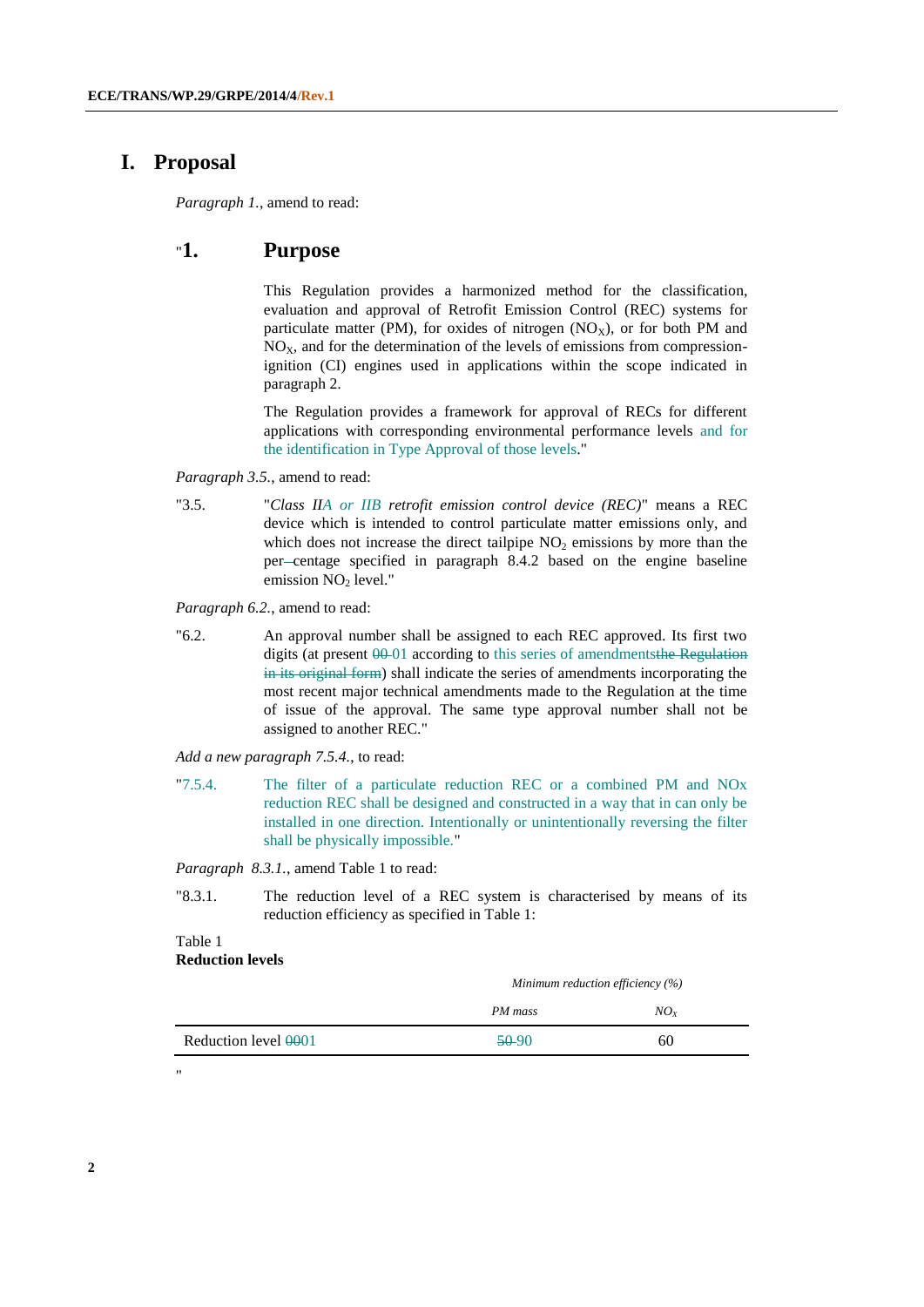*Paragraph 8.4.2.*, amend to read:

"8.4.2. For a Class IIA REC, the NO<sub>2</sub> incremental increase shall not be more than 30 20 percentage points greater than the level recorded when no REC is fitted (baseline). As an example, if baseline  $NO<sub>2</sub>$  is 10 per cent of  $NO<sub>X</sub>$ , the maximum permitted  $NO_2$  emission with the REC is  $40-30$  per cent of  $NO_X$ measured as defined in Annex 5. For a Class IIB REC, the  $NO<sub>2</sub>$  incremental increase shall be no more than 30 percentage points."

*Paragraph 8.5.*, amend (also adding paragraphs 8.5.1. to 8.5.4.) to read:

- "8.5. **[This paragraph is reserved for future use.**]PM Number emissions requirements
- 8.5.1. **TypeClass I, TypeClass IIA or IIB and TypeClass IV REC approved to PM** Reduction Level 01 shall provide a reduction efficiency for PM number of at least 97% from the engine baseline emissions of the test engine as defined in paragraph 12 when measured using the test procedure(s) set out in this Regulation.
- 8.5.2. Direct sampling from raw exhaust gas prior to dilution is permitted. The dilution ratios of the particle number diluters (PND1 and PND2 of the particle transfer system, as defined in Regulation 49) shall then be adapted to the measurement range of the particle number counter (PNC).
- 8.5.3. The PM number reduction efficiency is determined as the difference of 1 minus the penetration, which is the ratio between the PM number emissions downstream of the REC system and the PM number emission of the engine system before fitment of the REC. The PM number reduction efficiency is indicated as a percentage. The PM number reduction efficiency shall be determined for the appropriate test cycle as defined in paragraph 8.3.2.

reduction efficiency (percent) =  $(1 - (E_{REC} \div E_{Base})) \times 100$ .

- 8.5.4. If two PM number measurement systems are used in parallel for measurement of the PM number reduction efficiency, they shall give measurements within 5% of each other when measuring simultaneously from the same sample point."
- *Paragraph 11.3.*, amend to read:
- "11.3. The emission control system of the original engine manufacturer shall not be modified, except for:
	- (a) Modifications allowed by written permission of the original engine manufacturer; or
	- (b) In the case of a Class I, Class IIA or Class IIB REC, replacement of an existing diesel oxidation catalyst providing that:
		- (i) The requirements of paragraph 8.4. are met; and
		- (ii) The retrofitted engine system meets at least the limits for the stage to which the base engine was approved for each of the other controlled pollutants relevant to that stage;
	- (c) The installation of temperature and/or pressure measuring probes at the entrance of the NOx reduction REC system including the dosing unit."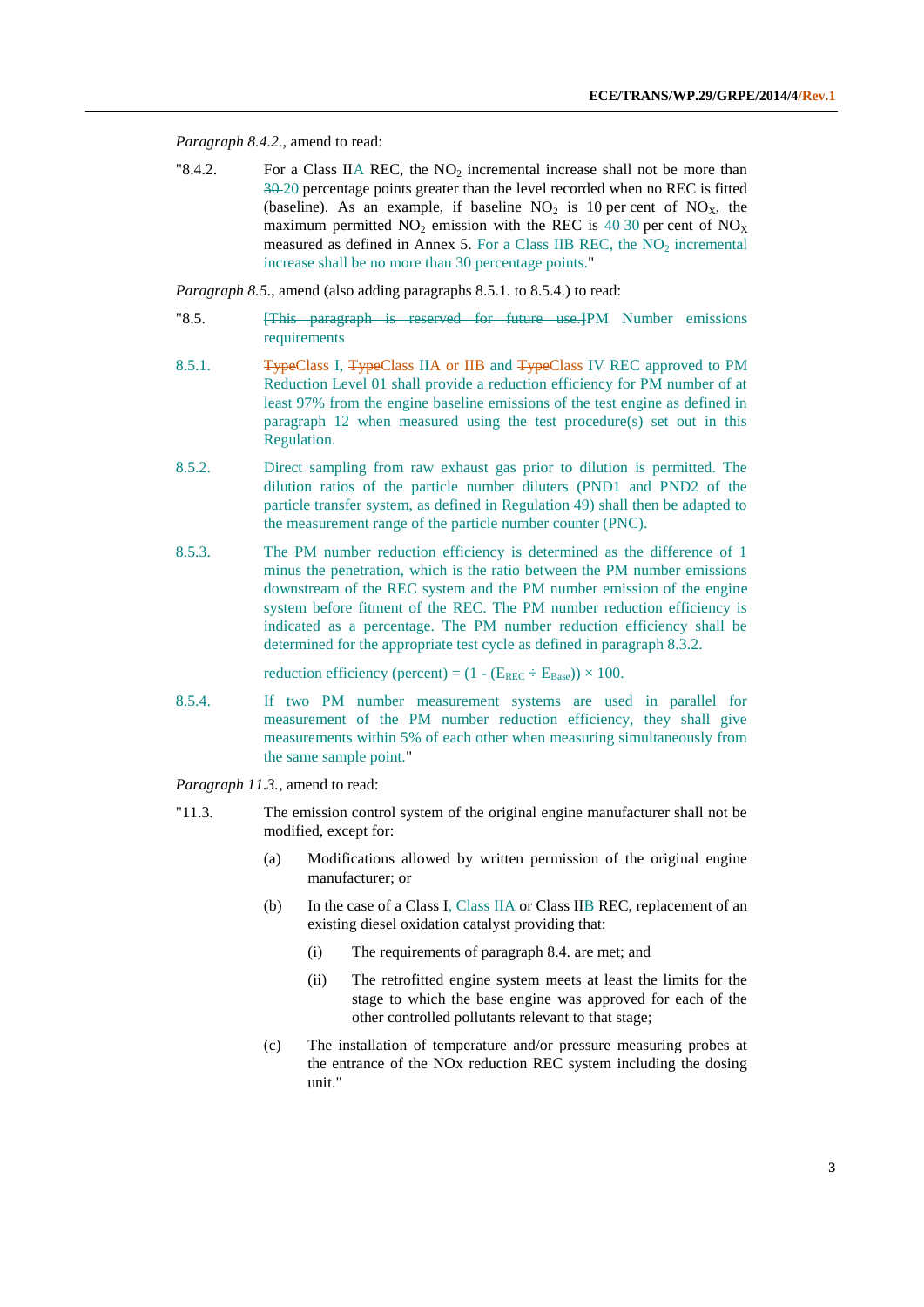*Add a new section 26*, to read:

#### "**26. Transitional provisions**

- 26.1. As from the official date of entry into force of the 01 series of amendments, no Contracting Party applying this UN Regulation shall refuse to grant and refuse to accept ECE UN type approval under this UN Regulation as amended by the 01 series of amendments.
- 26.2. As from the official date of entry into force of the 01 series of amendments, Contracting Parties applying this Regulation shall not refuse the sale of RECs which meet the requirements of this Regulation as amended by the 01 series of amendments.
- 26.23. As from  $\overline{1}$  month after the official date of entry into force of the 01 series of amendments, Contracting Parties applying the 01 series of amendments of this Regulation may refuse the sale-type approval of RECs which do not meet the requirements of the 01 series of amendments to this Regulation.
- 26.3. Contracting Parties applying this Regulation may continue to grant approvals to those RECs which comply with any previous level of this Regulation provided that the RECs are intended for the use in Contracting Parties that apply the relevant requirements in their national legislations."

*Annex 4*, amend to read:

#### "**Annex 4**

#### **Arrangement of the REC System Type-Approval mark**

Model A

(See paragraph 5 of this Regulation)



 $a = 8$  mm min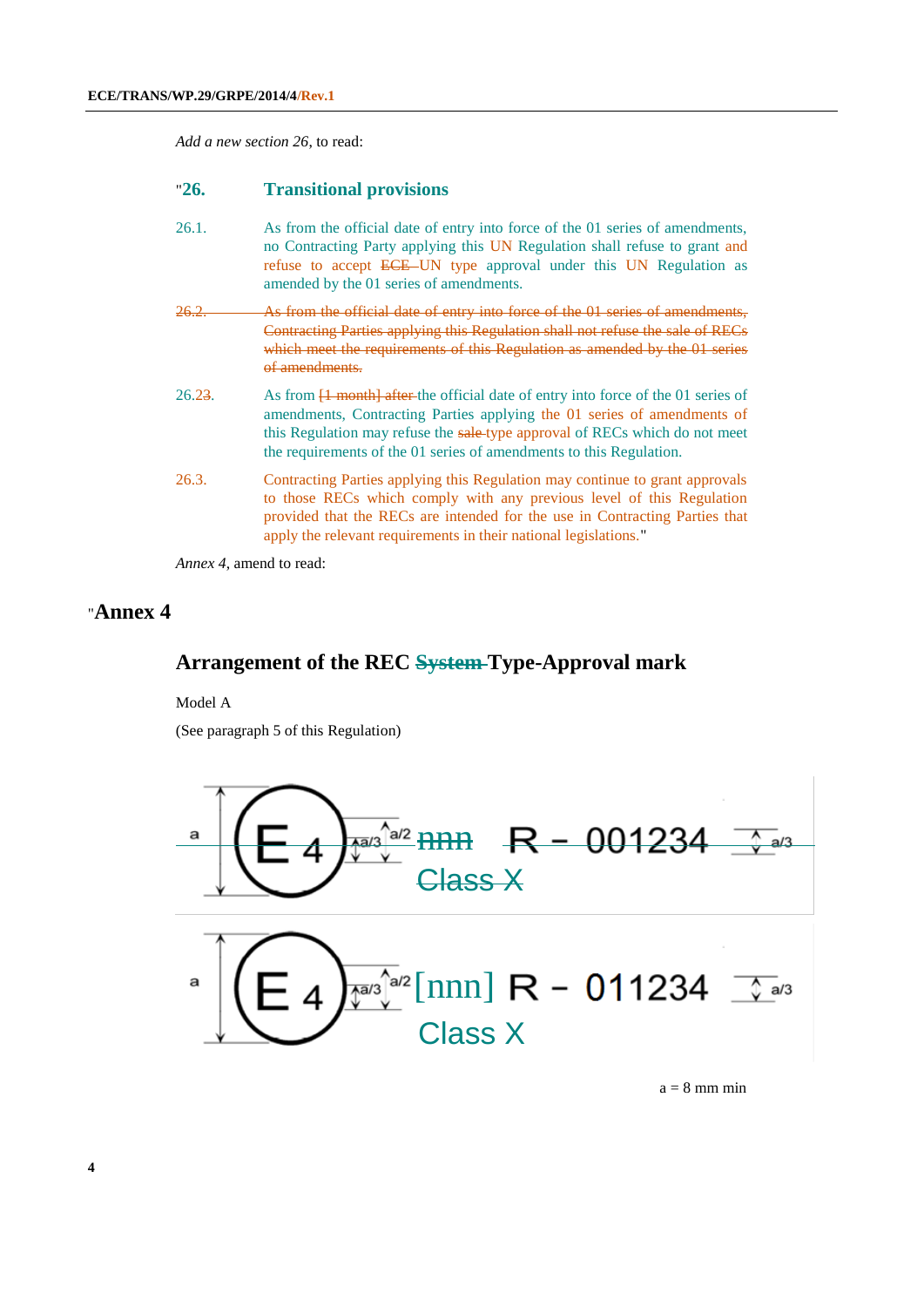The above example type-approval mark affixed to a REC shows that the type concerned has been approved in the Netherlands (E4), pursuant to Regulation No. [nnn] under type-approval No. 001234. The first two digits of the type-approval number indicate that the approval was granted in accordance with the requirements of Regulation No. [nnn] in its original the form amended by this series. The approval mark shall also show the Class of REC (I, IIA, IIB, III or IV)."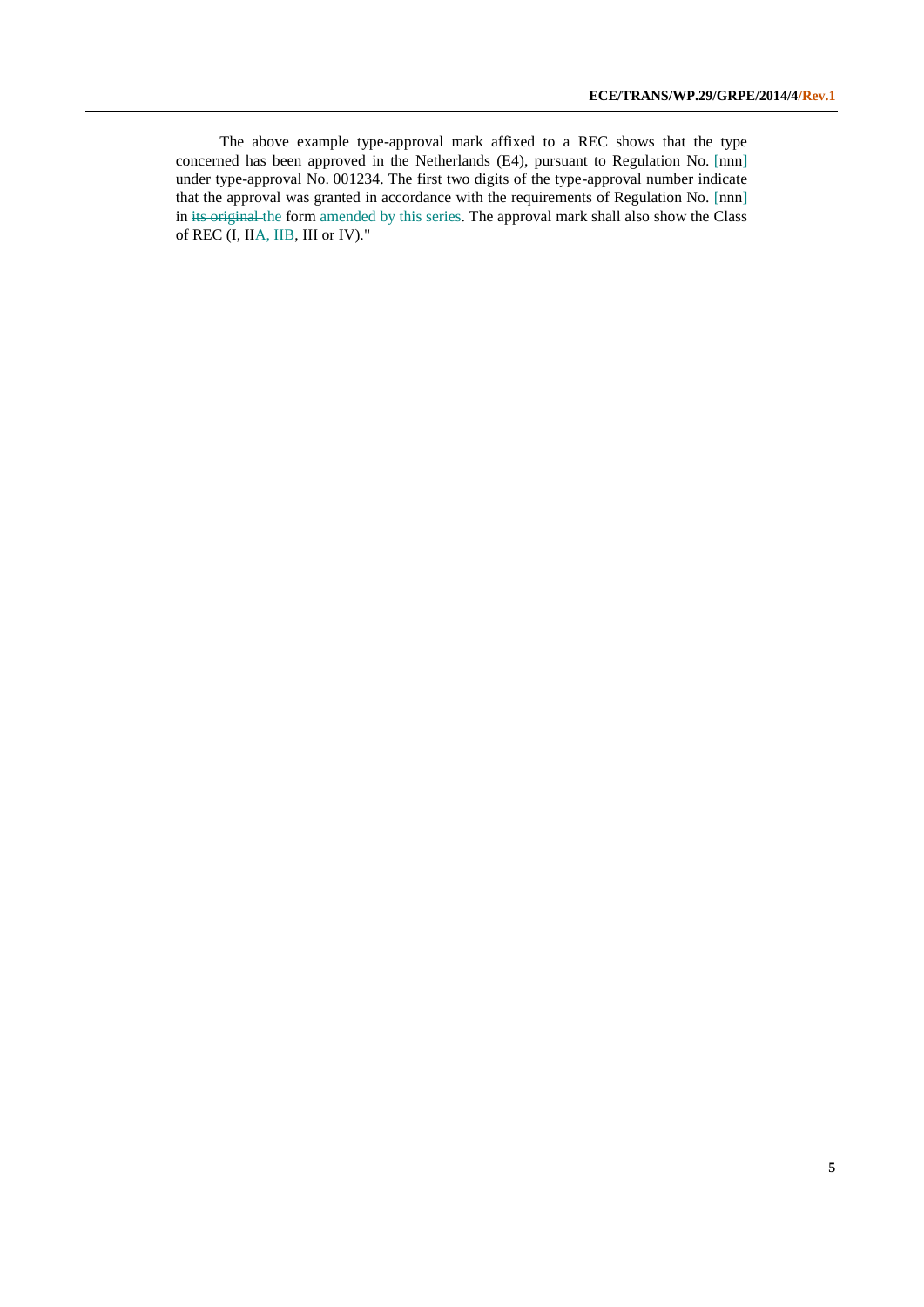*Annex 8*, amend to read:

#### "**Annex 8**

### **Test sequences**

1. Test sequence for particulate reduction REC

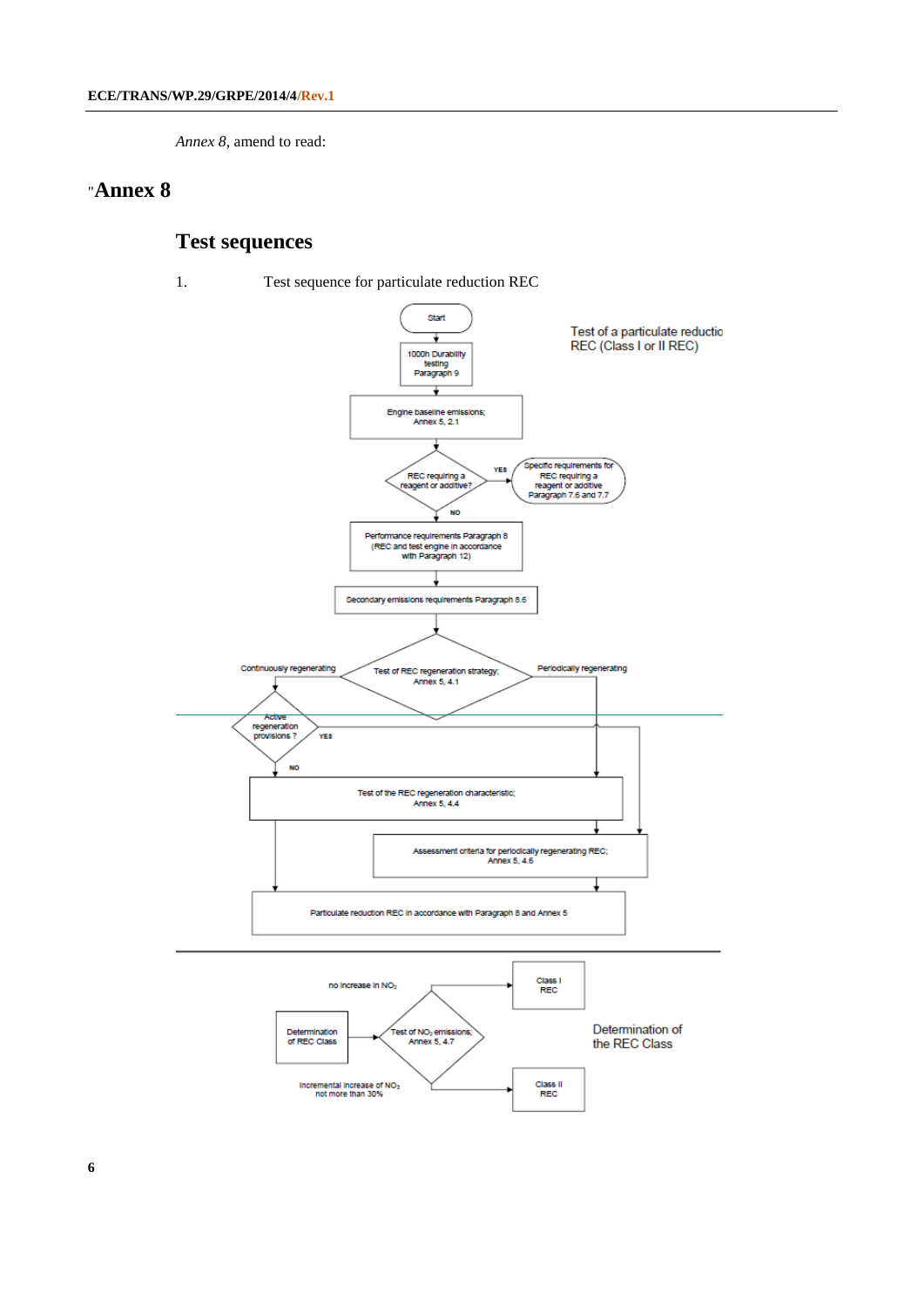



2. …"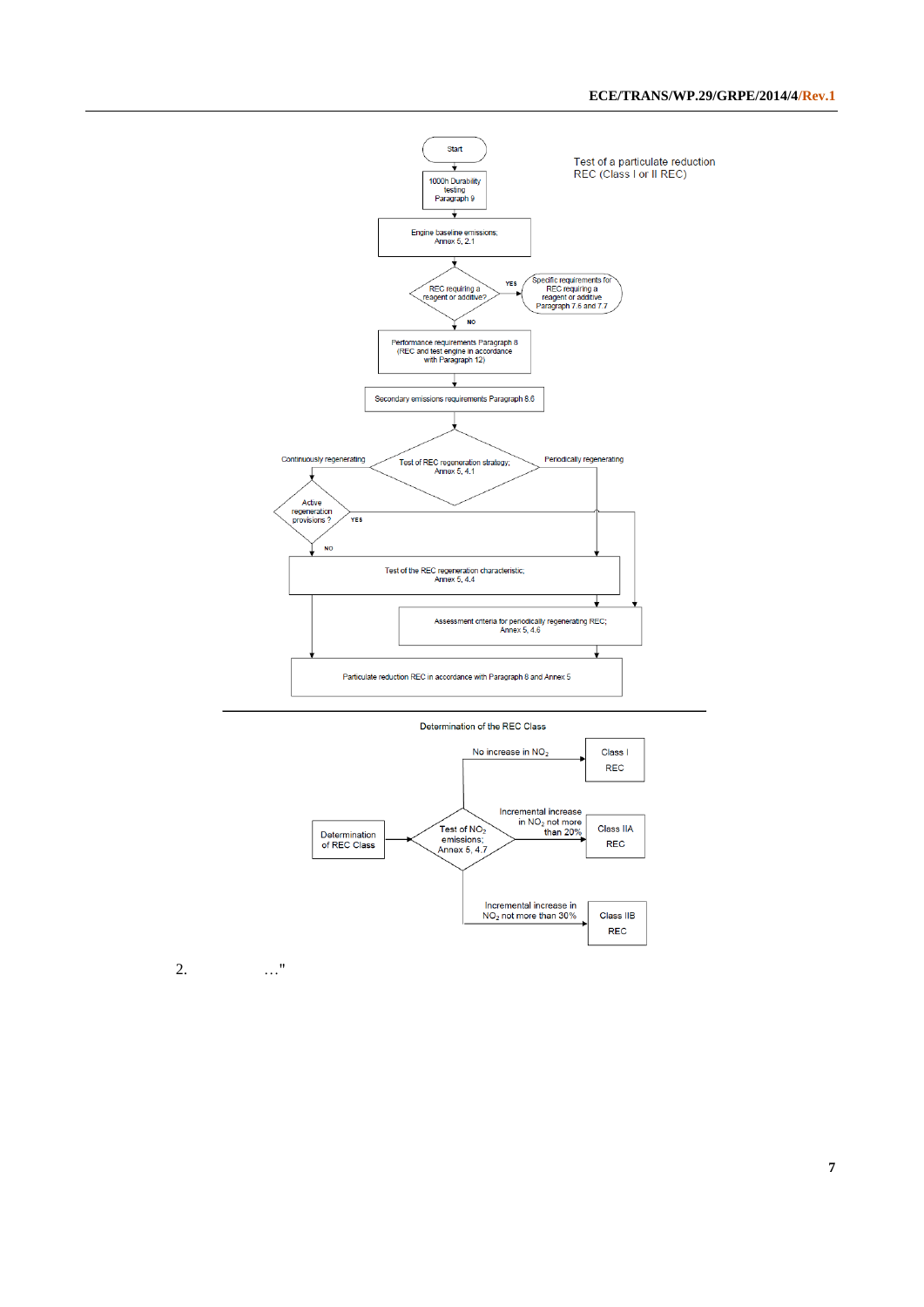*Annex 9*, amend to read:

#### "**Annex 9**

#### **Limit value equivalence tables**

- 1. The requirements for each type of REC in terms of meeting the limits of the next more stringent emission stage, as required by paragraph 8.2. of this Regulation, are illustrated in the tables below.
- 2. The tables below show emission limits in g/kWh that would have to be met in order to achieve equivalence to the standard shown from each baseline.
- 3. The efficiency requirements detailed in paragraph 8.3. of this Regulation may require that the measured emissions are lower than these limit values.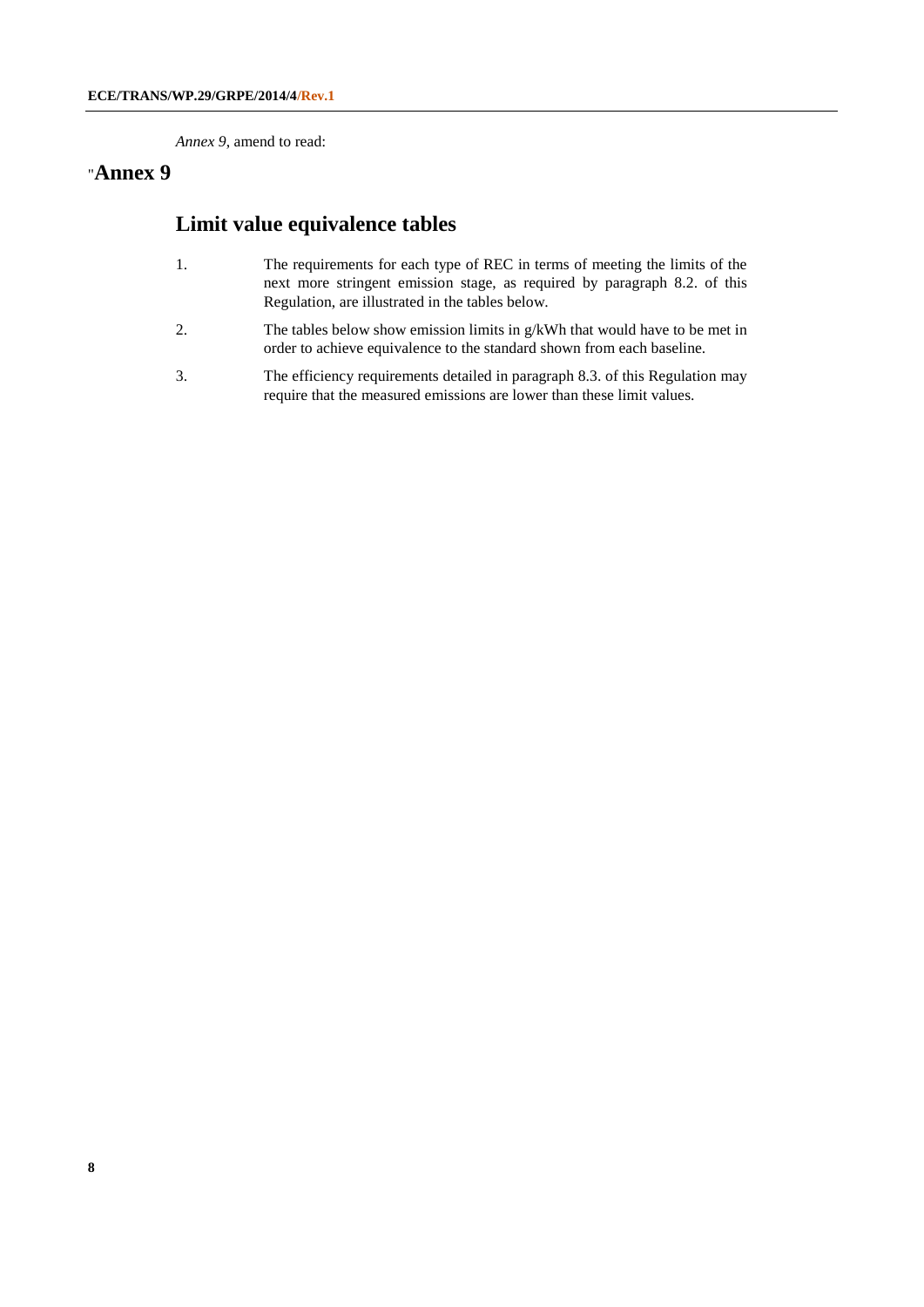#### Table A9/1 **Equivalence matrix for Regulation No. 49 Standard series** Emission limits in g/kWh.

| Baseline* |                 | Component |                         |      | Class <b>I/HA/HB</b> |      |                          | Class III |                          | Class IV                |         |           |                |
|-----------|-----------------|-----------|-------------------------|------|----------------------|------|--------------------------|-----------|--------------------------|-------------------------|---------|-----------|----------------|
|           |                 |           |                         |      | To the standard of   |      | To the standard of       |           |                          | To the standard of      |         |           |                |
|           |                 |           | A                       | B1   | B2                   | С    | A                        | B1        | B <sub>2</sub>           | А                       | B1      | <b>B2</b> |                |
| Before A  | NO <sub>X</sub> | (ESC)     |                         | -    |                      |      | $5-0$                    | $3 - 5$   | $2_{\overline{2}}.0$     | $5-0$                   | $3 - 5$ | $2_{7}0$  | $2_{\bar{1}0}$ |
|           |                 | (ETC)     |                         | -    |                      |      | $5-0$                    | $3 - 5$   | $2 - 0$                  | $5-0$                   | $3 - 5$ | $2_{7}0$  | $2_{\bar{1}0}$ |
|           | <b>PM</b>       | [ESC]     | $0$ , $10^{(1)}$        | 0,02 | 0,02                 | 0,02 | ۰                        | -         | $\overline{\phantom{a}}$ | $0, 10^{(1)}$           | 0,02    | 0,02      | 0,02           |
|           |                 | (ETC)     | $0$ , 16 <sup>(2)</sup> | 0,03 | 0,03                 | 0,02 | $\overline{\phantom{a}}$ | -         | $\overline{\phantom{a}}$ | $0$ , 16 <sup>(2)</sup> | 0,03    | 0,03      | 0,02           |

 $\frac{(1)}{(1)}$  0,.13 g /kWh for engines having a swept volume of less than 0,.75 dm<sup>3</sup> per cylinder and a rated power speed of more than  $3000 \text{ min}^{-1}$ 

| <sup>(2)</sup> $0$ <sub>7</sub> .21 g/kWh for engines having a swept volume of less than $0$ <sub>7</sub> .75 dm <sup>3</sup> per cylinder and a rated power speed of more |  |
|----------------------------------------------------------------------------------------------------------------------------------------------------------------------------|--|
| than 3000 $\text{min}^{-1}$                                                                                                                                                |  |

| Baseline* |                 | Component |      |                | Class I/IIA/IIB<br>To the standard of | Class III<br>To the standard of |           |          | Class IV<br>To the standard of |                 |                 |  |
|-----------|-----------------|-----------|------|----------------|---------------------------------------|---------------------------------|-----------|----------|--------------------------------|-----------------|-----------------|--|
|           |                 |           | B1   | B <sub>2</sub> | U                                     | B1                              | <b>B2</b> |          | B1                             | B <sub>2</sub>  | C               |  |
| А         | NO <sub>x</sub> | (ESC)     |      | -              |                                       | $3 - 5$                         | $2_{7}0$  | $2_{7}0$ | $3 - 5$                        | $2_{\bar{1}}.0$ | $2_{7}0$        |  |
|           |                 | (ETC)     |      |                |                                       | $3 - 5$                         | $2 - 0$   | $2 - 0$  | $3 - 5$                        | $2_{\bar{1}}.0$ | $2_{\bar{1}}.0$ |  |
|           | <b>PM</b>       | (ESC)     | 0,02 | 0,02           | 0,02                                  | -                               | -         | -        | 0,02                           | 0,02            | 0,02            |  |
|           |                 | (ETC      | 0,03 | 0,03           | 0,02                                  | $\overline{\phantom{0}}$        |           |          | 0, 03                          | 0,03            | 0,02            |  |

| Baseline <sup>*</sup> |                 |           |                |       | Class I/IIA/IIB    | Class III          |                 |       | Class IV                 |                          |                          |  |
|-----------------------|-----------------|-----------|----------------|-------|--------------------|--------------------|-----------------|-------|--------------------------|--------------------------|--------------------------|--|
|                       |                 | Component |                |       | To the standard of | To the standard of |                 |       | To the standard of       |                          |                          |  |
|                       |                 |           | B <sub>2</sub> | C     | D                  | B <sub>2</sub>     | C               | D     | B <sub>2</sub>           | $\mathcal{C}_{0}^{0}$    | D                        |  |
|                       |                 | (ESC)     |                |       |                    | $2_{\bar{1}}.0$    | $2_{7}0$        |       | $2_{\bar{1}}.0$          | $2_{\bar{2}}.0$          |                          |  |
|                       | NO <sub>X</sub> | (ETC)     |                |       |                    | $2_{7}0$           | $2_{\bar{z}}.0$ |       | $2_{\bar{z}}.0$          | $2_{\bar{2}}.0$          | $\overline{\phantom{0}}$ |  |
|                       |                 | (WHSC)    |                |       |                    |                    | -               | 0, 4  |                          |                          | 0, 4                     |  |
| B <sub>1</sub>        |                 | (WHTC)    |                |       |                    | -                  | ÷               | 0, 46 | $\overline{\phantom{a}}$ | ۰                        | 0, 46                    |  |
|                       |                 | (ESC)     | 0,02           | 0,02  | -                  |                    |                 |       | 0,02                     | 0,02                     | $\overline{\phantom{0}}$ |  |
|                       | <b>PM</b>       | (ETC)     | 0, 03          | 0, 02 | -                  | -                  |                 |       | 0, 03                    | 0,02                     | $\overline{\phantom{0}}$ |  |
|                       |                 | (WHSC)    |                | -     | 0, 01              | -                  |                 |       |                          | $\overline{\phantom{a}}$ | 0,01                     |  |
|                       |                 | (WHTC)    |                |       | 0, 01              |                    |                 |       |                          | -                        | 0,01                     |  |

| <b>Baseline</b> | Component       |        | Class I/IIA/IIB          |                          |                    |  |                          | Class III |  |                    | Class IV                 |  |  |  |
|-----------------|-----------------|--------|--------------------------|--------------------------|--------------------|--|--------------------------|-----------|--|--------------------|--------------------------|--|--|--|
|                 |                 |        |                          |                          | To the standard of |  | To the standard of       |           |  | To the standard of |                          |  |  |  |
|                 |                 |        | $\mathcal{C}_{0}^{0}$    | D                        |                    |  | $\mathcal{C}_{0}$        | D         |  | C                  | D                        |  |  |  |
| B <sub>2</sub>  |                 | (ESC)  |                          |                          |                    |  | $2_{\bar{1}}.0$          | -         |  | $2_{\bar{1}}.0$    | -                        |  |  |  |
|                 | NO <sub>X</sub> | (ETC)  | -                        |                          |                    |  | $2_{7}0$                 | -         |  | $2_{\bar{2}}.0$    | $\overline{\phantom{0}}$ |  |  |  |
|                 |                 | (WHSC) | -                        |                          |                    |  | $\overline{\phantom{a}}$ | 0, 4      |  | ۰                  | 0, 4                     |  |  |  |
|                 |                 | (WHTC) | ۰                        |                          |                    |  | $\overline{\phantom{a}}$ | 0, 46     |  | ۰                  | 0, 46                    |  |  |  |
|                 | <b>PM</b>       | (ESC)  | 0,02                     | $\overline{\phantom{a}}$ |                    |  | -                        | -         |  | 0, 02              | $\overline{\phantom{0}}$ |  |  |  |
|                 |                 | (ETC)  | 0,02                     | $\overline{\phantom{a}}$ |                    |  | $\overline{\phantom{0}}$ | -         |  | 0,02               | $\overline{\phantom{m}}$ |  |  |  |
|                 |                 | (WHSC) | $\overline{\phantom{0}}$ | 0, 01                    |                    |  | $\overline{\phantom{0}}$ | -         |  | ۰                  | 0,01                     |  |  |  |
|                 |                 | (WHTC) | $\overline{\phantom{0}}$ | 0,01                     |                    |  | -                        | -         |  | -                  | 0,01                     |  |  |  |

\* Where A, B1, B2 and C correspond to the limit values in tables 1 and 2 of the 05 series of amendments to Regulation No. 49 and D corresponds to the limit values in the 06 series of amendments to Regulation No. 49.

## **II. Justification**

…"

1. The document introduces modifications to the proposal for the UN Regulation on Retrofit Emission Control devices (REC). Like the REC Regulation in its